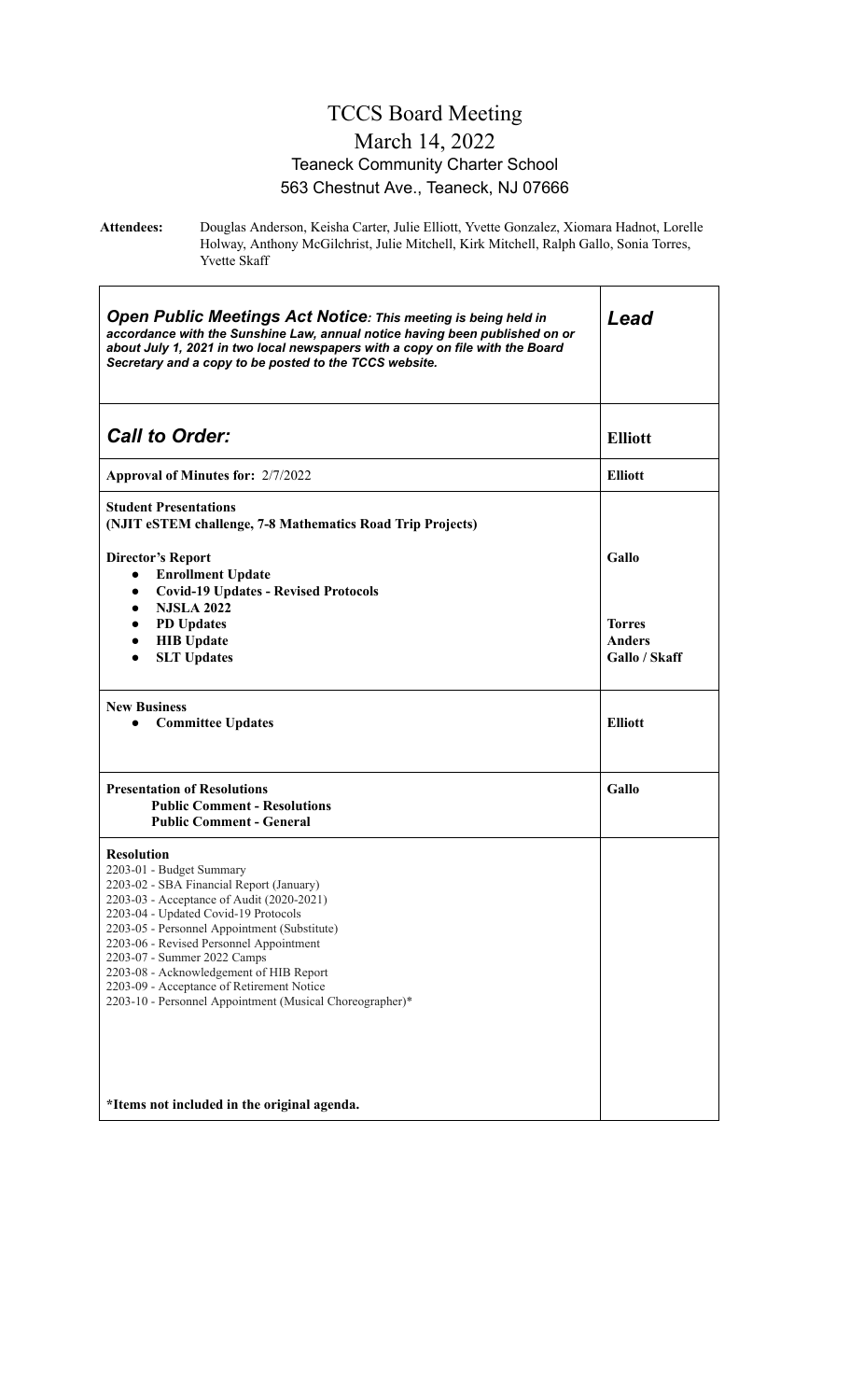# **TCCS Board Meeting March 14, 2022** *Resolution 2203-01 Budget Summary*

**BE IT RESOLVED, that the Budget Summary for February 8, 2022 - March 14, 2022 (total amount \$134,794.38) be approved.**

| Moved by:       |            |                |               |            | <b>Seconded By:</b> |                    |            |                |
|-----------------|------------|----------------|---------------|------------|---------------------|--------------------|------------|----------------|
|                 |            |                |               |            |                     |                    |            |                |
| <b>Vote</b>     |            |                |               |            |                     |                    |            |                |
|                 | <b>Yes</b> | N <sub>0</sub> |               | <b>Yes</b> | $\bf No$            |                    | <b>Yes</b> | N <sub>0</sub> |
| <b>Anderson</b> |            |                | Gonzalez      |            |                     | <b>McGilchrist</b> |            |                |
| Carter          |            |                | Hadnot        |            |                     | J. Mitchell        |            |                |
| <b>Elliott</b>  |            |                | <b>Holway</b> |            |                     | K. Mitchell        |            |                |

| <b>Resolution Carried:</b> | Yes |  |
|----------------------------|-----|--|
|----------------------------|-----|--|

**Date:\_\_\_\_\_\_\_\_\_\_\_\_\_\_\_\_\_\_\_\_\_\_\_\_\_\_\_\_\_\_\_\_\_\_\_\_\_\_**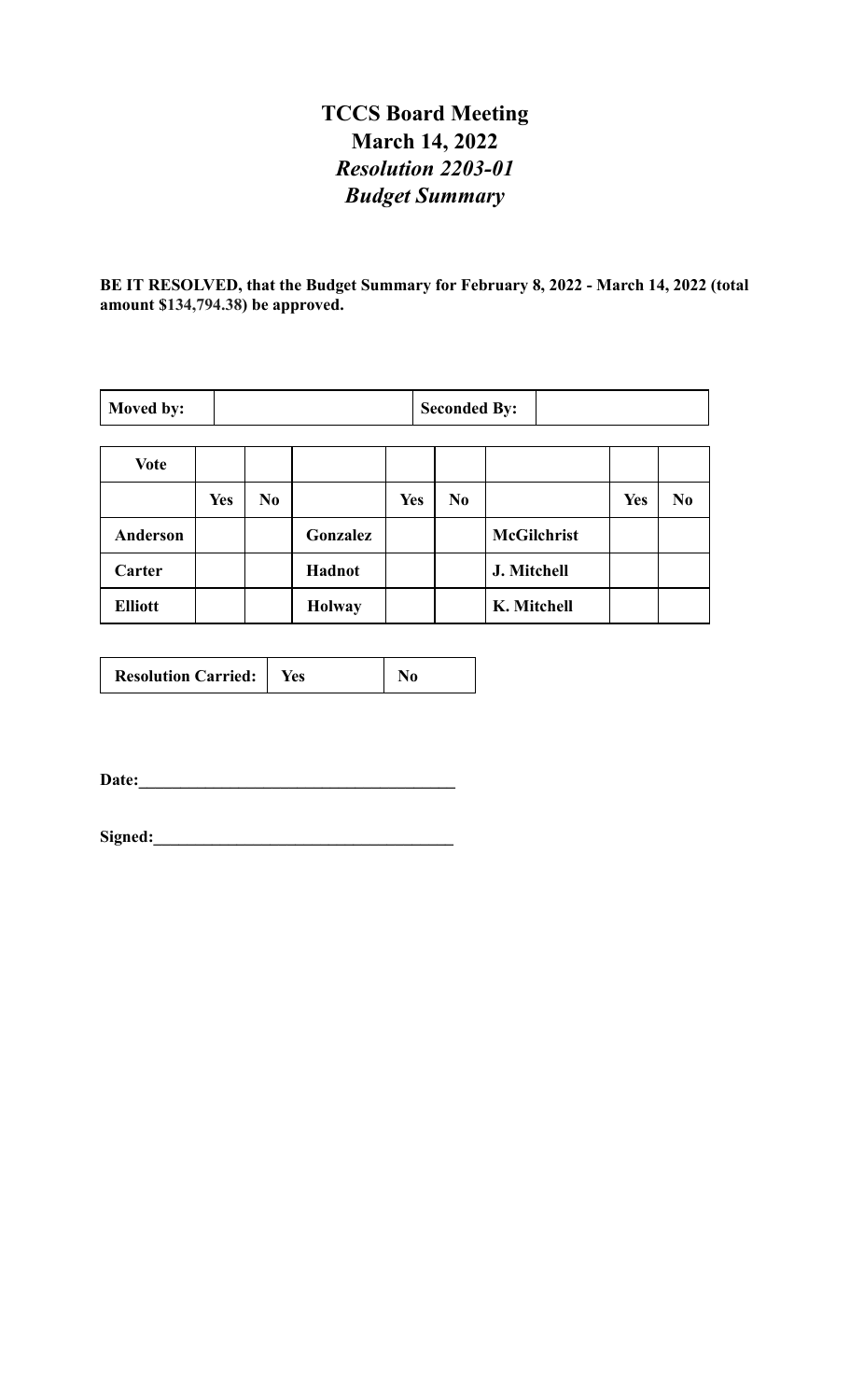# **TCCS Board Meeting March 14, 2022** *Resolution 2203-02 SBA Financial Report (January 2022)*

**BE IT RESOLVED, that the Board of Trustees approve the SBA Financial Report for January 2022.**

| Moved by:       |            |    |               |            | <b>Seconded By:</b> |                    |            |          |
|-----------------|------------|----|---------------|------------|---------------------|--------------------|------------|----------|
| <b>Vote</b>     |            |    |               |            |                     |                    |            |          |
|                 | <b>Yes</b> | No |               | <b>Yes</b> | No                  |                    | <b>Yes</b> | $\bf No$ |
| <b>Anderson</b> |            |    | Gonzalez      |            |                     | <b>McGilchrist</b> |            |          |
| Carter          |            |    | Hadnot        |            |                     | J. Mitchell        |            |          |
| <b>Elliott</b>  |            |    | <b>Holway</b> |            |                     | K. Mitchell        |            |          |

**Date:\_\_\_\_\_\_\_\_\_\_\_\_\_\_\_\_\_\_\_\_\_\_\_\_\_\_\_\_\_\_\_\_\_\_\_\_\_\_**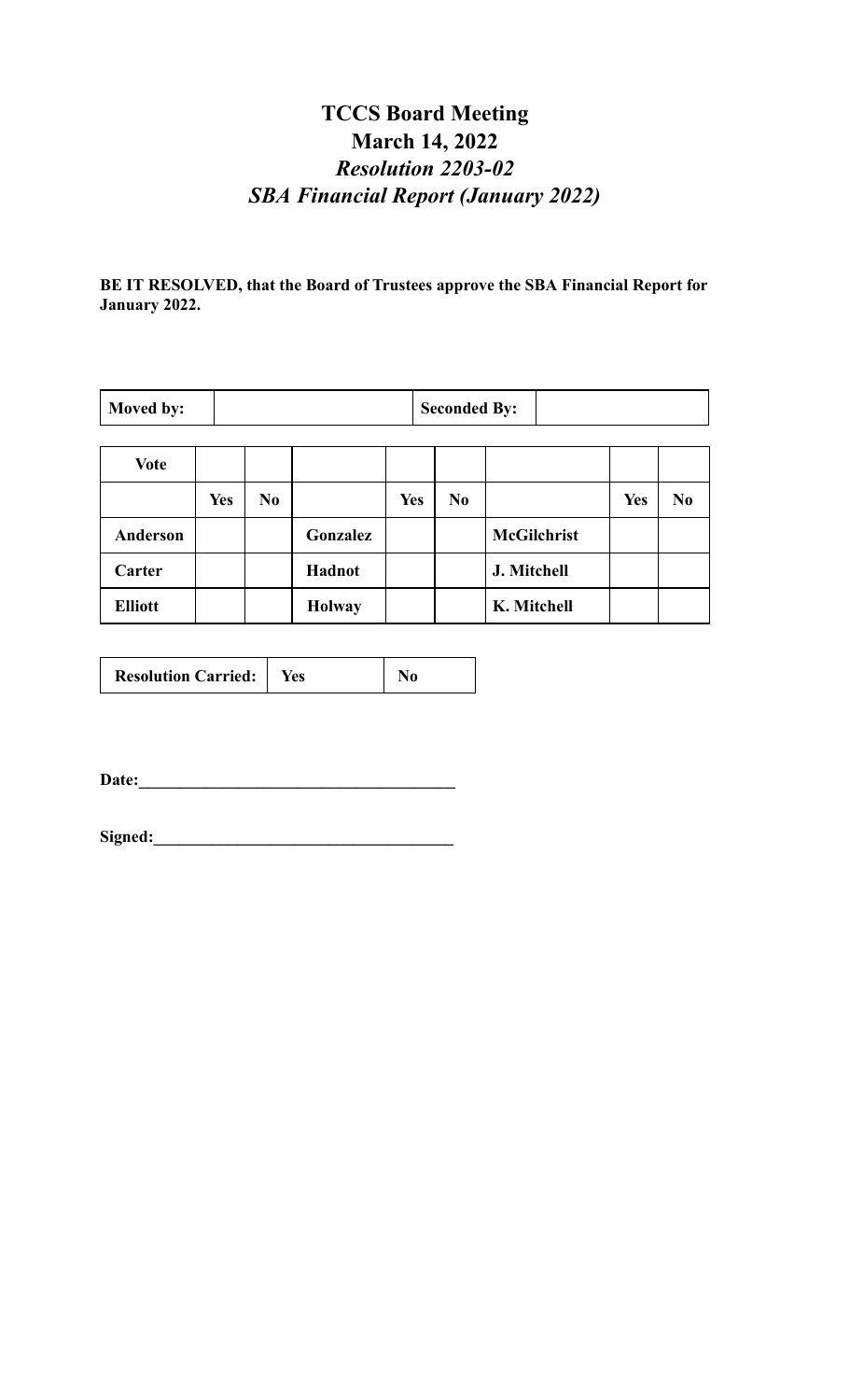### **TCCS Board Meeting March 14, 2022** *Resolution 2203-03 Acceptance of Audit (2020-2021)*

**WHEREAS, the Teaneck Community Charter School is required by law to employ an outside auditor to audit its books as per regulation; and**

**WHEREAS, the district contracted with Meshinsky & Associates LLC, CPAs to perform this audit; and**

**WHEREAS the comprehensive Annual Financial & Management Report has been completed and filed according to NJDOE regulations; and**

**WHEREAS the Board of Trustees must review and approve this report and comply within 30 days to any finding and submit an appropriate remedial plan;**

**NOW THEREFORE BE IT RESOLVED that the Board of Trustees accept said Annual Financial and Management Report for 2010-2021.**

**Note: There were no audit findings**

| Moved by: | <b>Seconded By:</b> |  |
|-----------|---------------------|--|
|-----------|---------------------|--|

| <b>Vote</b>    |            |     |               |     |                |                    |            |                |
|----------------|------------|-----|---------------|-----|----------------|--------------------|------------|----------------|
|                | <b>Yes</b> | No. |               | Yes | N <sub>0</sub> |                    | <b>Yes</b> | N <sub>0</sub> |
| Anderson       |            |     | Gonzalez      |     |                | <b>McGilchrist</b> |            |                |
| Carter         |            |     | Hadnot        |     |                | J. Mitchell        |            |                |
| <b>Elliott</b> |            |     | <b>Holway</b> |     |                | K. Mitchell        |            |                |

| <b>Resolution Carried:</b><br>res |  |  |  |  |
|-----------------------------------|--|--|--|--|
|-----------------------------------|--|--|--|--|

Date:

Signed: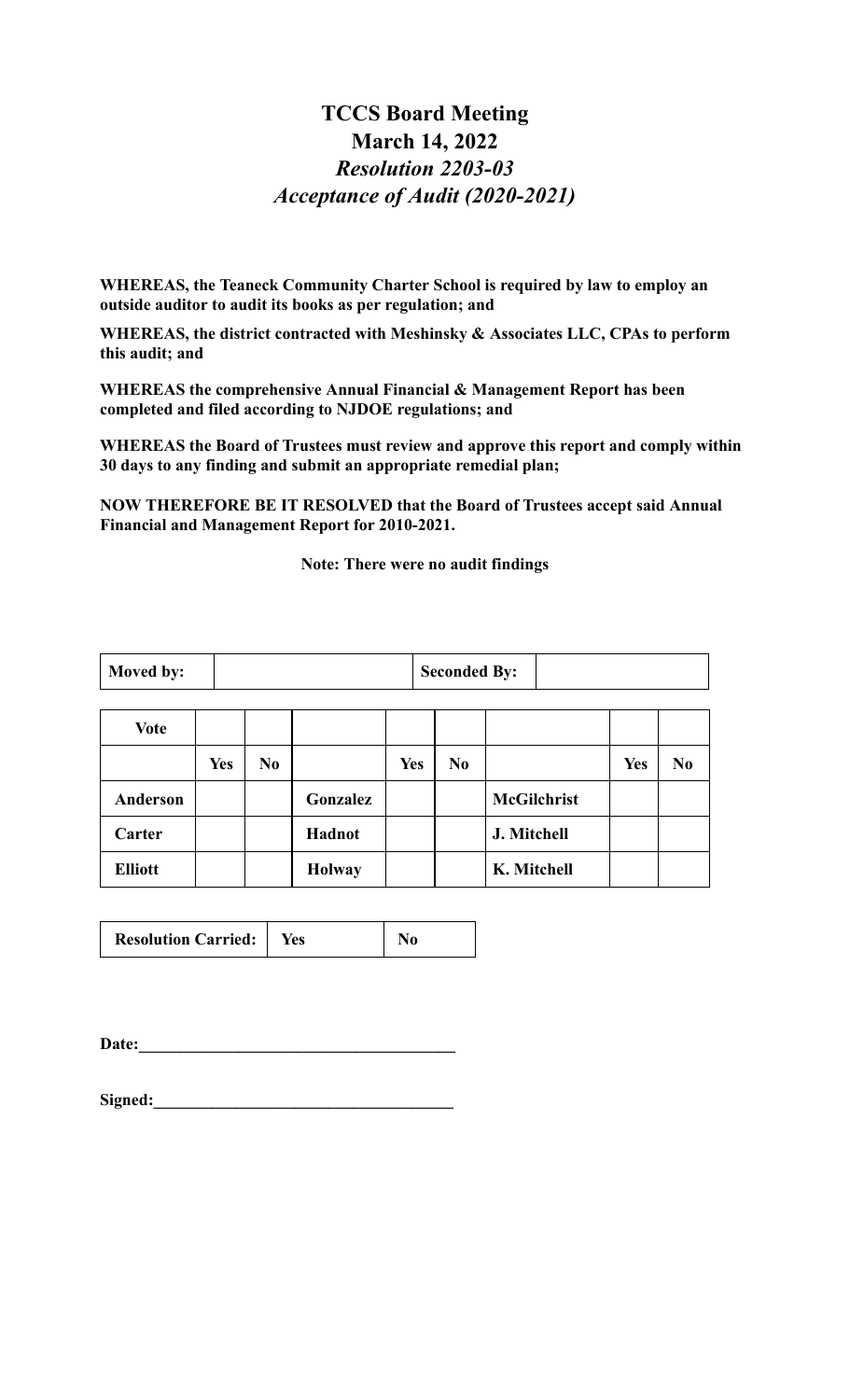# **TCCS Board Meeting March 14, 2022** *Resolution 2203-04 Updated COVID-19 Protocols*

**BE IT RESOLVED, that the Board of Trustees approve the attached updated COVID-19 Protocols for School Year 2021-2022.**

| Moved by:       |            |                |               |            | <b>Seconded By:</b> |                    |            |                |
|-----------------|------------|----------------|---------------|------------|---------------------|--------------------|------------|----------------|
| <b>Vote</b>     |            |                |               |            |                     |                    |            |                |
|                 | <b>Yes</b> | N <sub>0</sub> |               | <b>Yes</b> | N <sub>0</sub>      |                    | <b>Yes</b> | N <sub>0</sub> |
| <b>Anderson</b> |            |                | Gonzalez      |            |                     | <b>McGilchrist</b> |            |                |
| Carter          |            |                | Hadnot        |            |                     | J. Mitchell        |            |                |
| <b>Elliott</b>  |            |                | <b>Holway</b> |            |                     | K. Mitchell        |            |                |

| <b>Resolution Carried:</b> | <b>Yes</b> |  |
|----------------------------|------------|--|
|----------------------------|------------|--|

**Date:\_\_\_\_\_\_\_\_\_\_\_\_\_\_\_\_\_\_\_\_\_\_\_\_\_\_\_\_\_\_\_\_\_\_\_\_\_\_**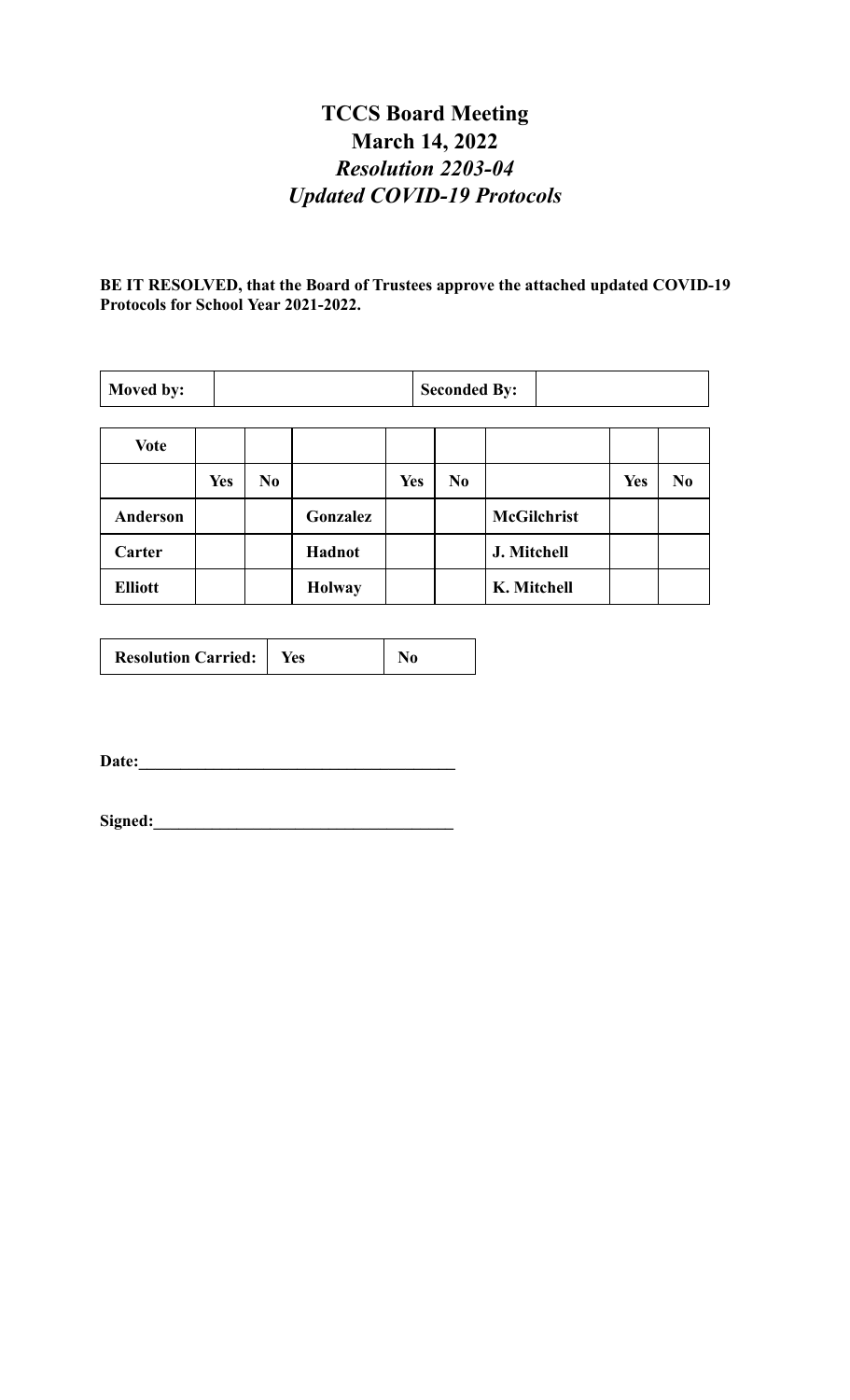# **TCCS Board Meeting March 14, 2022** *Resolution 2203-05 Personnel Appointment (Substitute)*

### **BE IT RESOLVED, that Board of Trustees approve the following appointment for the 2021-2022 school year:**

| Name(s)       | <b>Position</b>    | Rate        |
|---------------|--------------------|-------------|
| Chaheen Payne | Substitute Teacher | $$125$ /day |

| Moved by: | <b>Seconded By:</b> |
|-----------|---------------------|
|-----------|---------------------|

| <b>Vote</b>    |            |                |               |            |                |                    |            |                |
|----------------|------------|----------------|---------------|------------|----------------|--------------------|------------|----------------|
|                | <b>Yes</b> | N <sub>0</sub> |               | <b>Yes</b> | N <sub>0</sub> |                    | <b>Yes</b> | N <sub>0</sub> |
| Anderson       |            |                | Gonzalez      |            |                | <b>McGilchrist</b> |            |                |
| Carter         |            |                | Hadnot        |            |                | J. Mitchell        |            |                |
| <b>Elliott</b> |            |                | <b>Holway</b> |            |                | K. Mitchell        |            |                |

**Date:\_\_\_\_\_\_\_\_\_\_\_\_\_\_\_\_\_\_\_\_\_\_\_\_\_\_\_\_\_\_\_\_\_\_\_\_\_\_**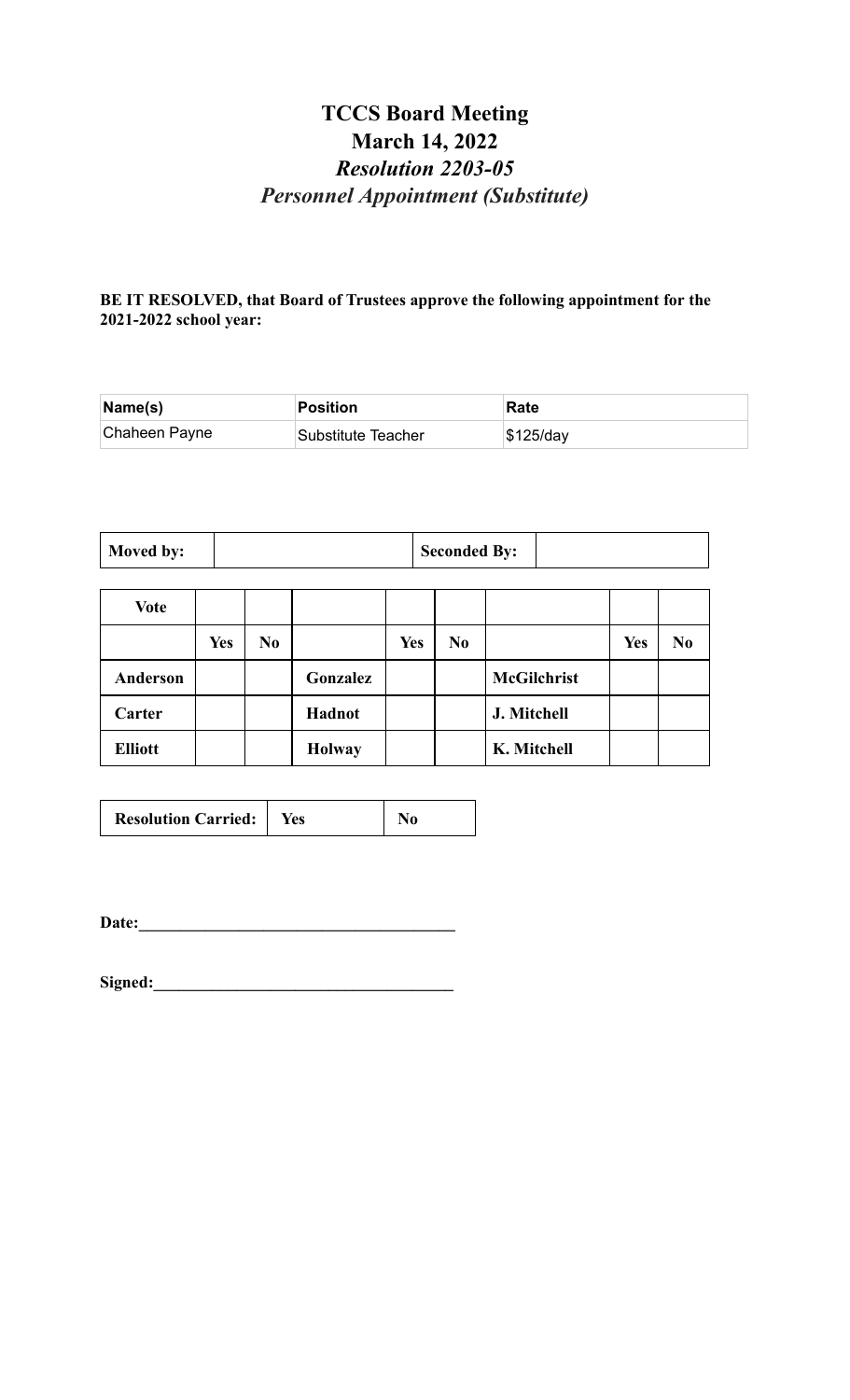# **TCCS Board Meeting March 14, 2022** *Resolution 2203-06 Revised Personnel Appointment (SEL)*

### **BE IT RESOLVED, that Board of Trustees approve the following revised personnel appointment for the 2021-2022 school year effective 3/15/2022:**

#### **PREVIOUS:**

| Name            | <b>Position</b>                                               | <b>Updated Salary</b>                                          |
|-----------------|---------------------------------------------------------------|----------------------------------------------------------------|
| Mathias Andrade | <b>Part Time SEL Instructor</b><br>Part Time Paraprofessional | \$20,930 (BA1, 0.4 FTE)<br>$$24,065.80$ (Aide Step 4, 0.6 FTE) |
|                 |                                                               | TOTAL: \$44,995.80                                             |

#### **REVISED:**

| ∣Name           | Position                 | <b>Updated Salary</b>                   |
|-----------------|--------------------------|-----------------------------------------|
| Mathias Andrade | Full Time SEL Instructor | $\frac{1}{2}$ \$52,325 (BA1) - prorated |

| Moved by: | <b>Seconded By:</b> |  |
|-----------|---------------------|--|
|-----------|---------------------|--|

| Vote           |            |                |               |            |                |                    |            |                |
|----------------|------------|----------------|---------------|------------|----------------|--------------------|------------|----------------|
|                | <b>Yes</b> | N <sub>0</sub> |               | <b>Yes</b> | N <sub>0</sub> |                    | <b>Yes</b> | N <sub>0</sub> |
| Anderson       |            |                | Gonzalez      |            |                | <b>McGilchrist</b> |            |                |
| Carter         |            |                | Hadnot        |            |                | J. Mitchell        |            |                |
| <b>Elliott</b> |            |                | <b>Holway</b> |            |                | K. Mitchell        |            |                |

**Date:\_\_\_\_\_\_\_\_\_\_\_\_\_\_\_\_\_\_\_\_\_\_\_\_\_\_\_\_\_\_\_\_\_\_\_\_\_\_**

| Signed: |  |
|---------|--|
|         |  |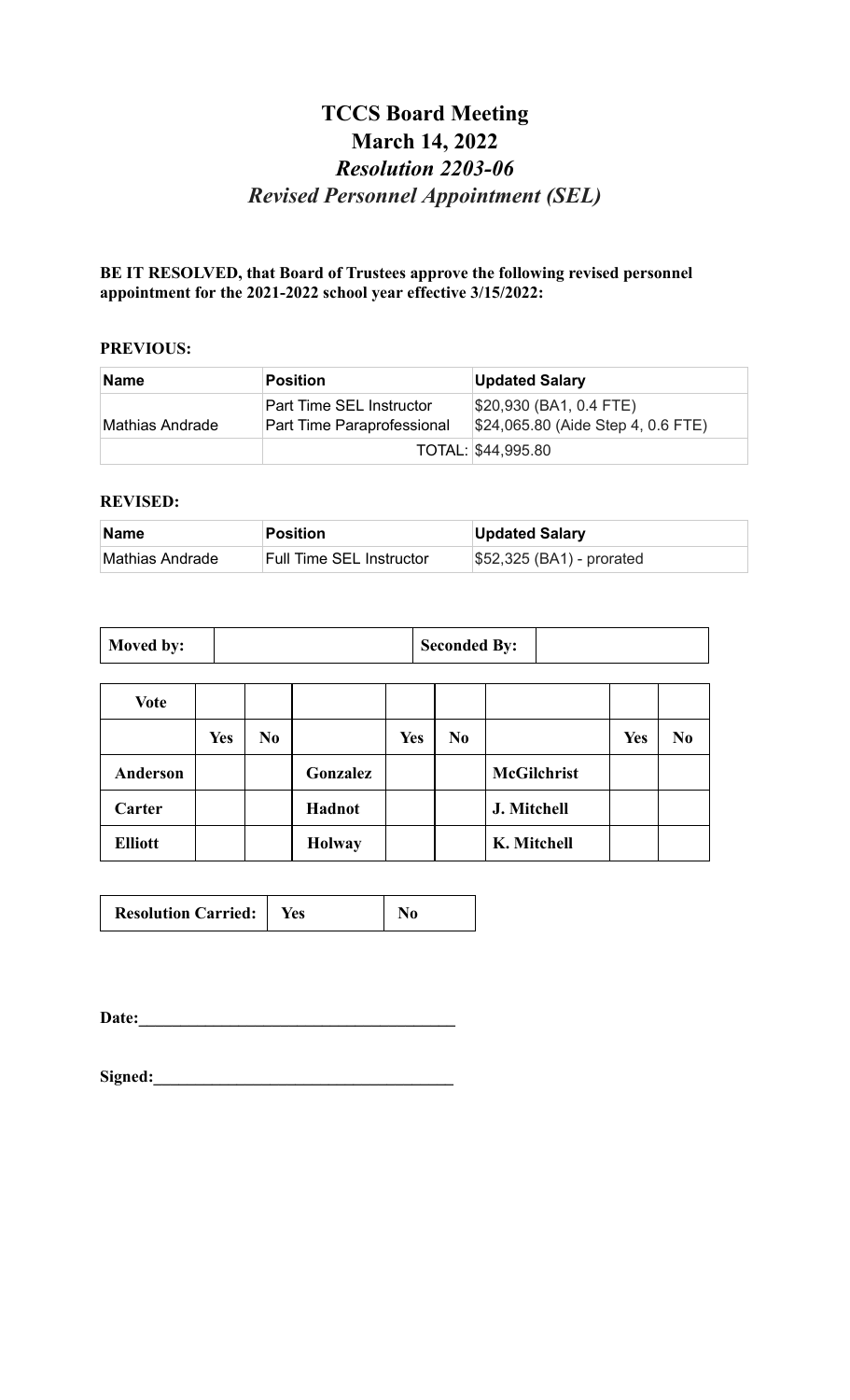### **TCCS Board Meeting March 14, 2022** *Resolution 2203-07 Summer 2022 Camps*

**BE IT RESOLVED, that the Board approve the following camps for the summer of 2022, provided that they obtain the minimum paid enrollment to cover all expenses at no cost to the district. All hourly pay rates will be \$30/hour for regular staff and \$15/hour for paid interns.**

| <b>Camp / Club Name</b>     | <b>Proposed by</b>      | <b>Dates</b>  |
|-----------------------------|-------------------------|---------------|
| <b>Sports &amp; Science</b> | <b>Michael Tuozzolo</b> | $6/27 - 8/5$  |
| <b>Art Camp</b>             | Abbie Liehr             | $6/27 - 7/22$ |
| <b>Academic Adventures</b>  | Lori Stuart             | $6/27 - 7/22$ |
| <b>Theater Camp</b>         | <b>Geoffrey Keitel</b>  | 7/25-8/19     |

| Moved by:       |            |    |               |            |                | <b>Seconded By:</b> |     |                |  |
|-----------------|------------|----|---------------|------------|----------------|---------------------|-----|----------------|--|
| Vote            |            |    |               |            |                |                     |     |                |  |
|                 | <b>Yes</b> | No |               | <b>Yes</b> | N <sub>0</sub> |                     | Yes | N <sub>0</sub> |  |
| <b>Anderson</b> |            |    | Gonzalez      |            |                | <b>McGilchrist</b>  |     |                |  |
| Carter          |            |    | Hadnot        |            |                | J. Mitchell         |     |                |  |
| <b>Elliott</b>  |            |    | <b>Holway</b> |            |                | K. Mitchell         |     |                |  |

| <b>Resolution Carried:</b> | Yes |  |
|----------------------------|-----|--|
|                            |     |  |

Date:

| Signed: |  |  |
|---------|--|--|
|         |  |  |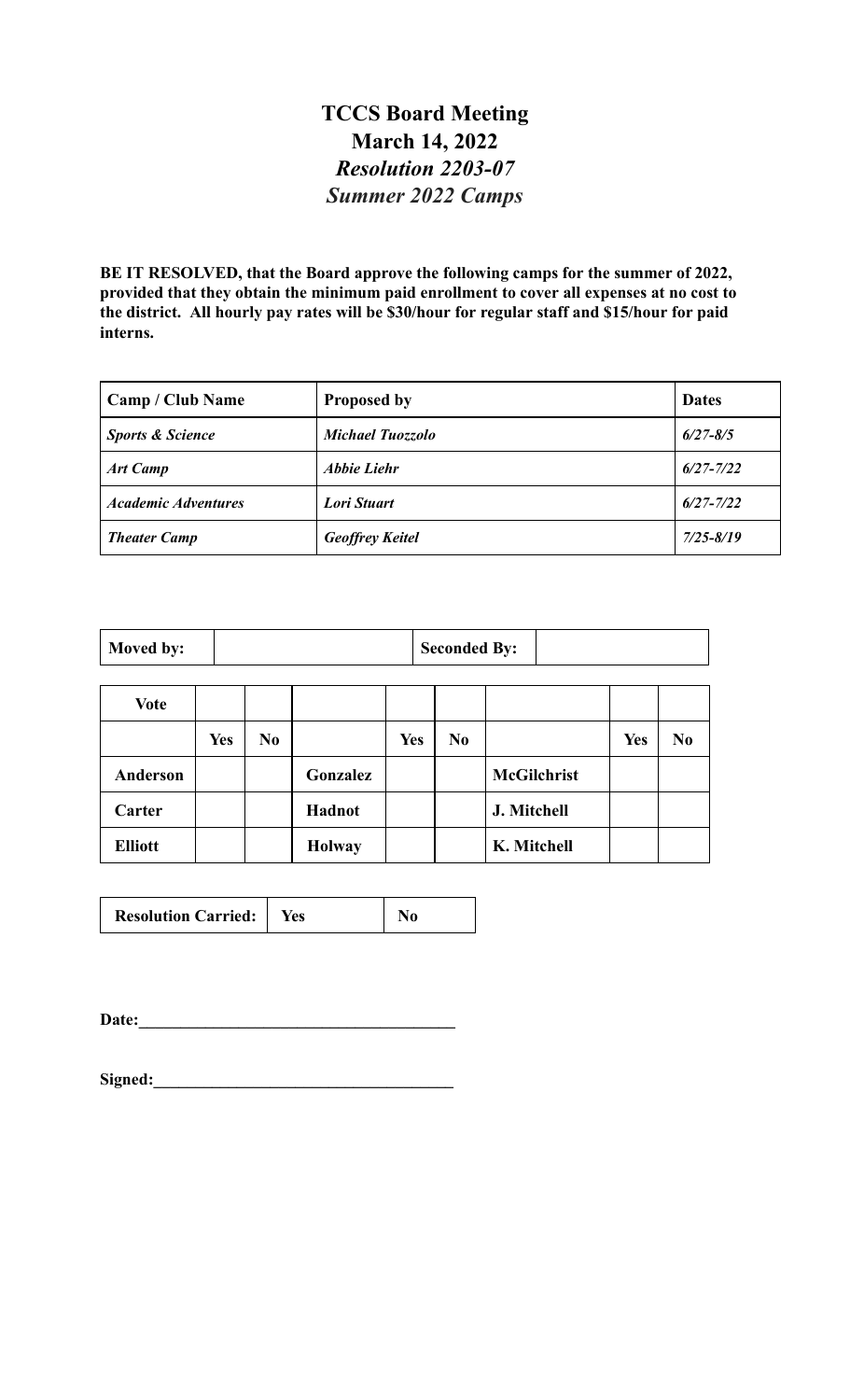### **TCCS Board Meeting March 14, 2022** *Resolution 2203-08 Acknowledgement of HIB Report*

**BE IT RESOLVED, that the Board of Trustees Acknowledges receipt of a Report from TCCS HIB Specialist, Kristina Anders on March 14, 2022.**

| Moved by:       |            | <b>Seconded By:</b> |               |            |                |                    |            |                |
|-----------------|------------|---------------------|---------------|------------|----------------|--------------------|------------|----------------|
| <b>Vote</b>     |            |                     |               |            |                |                    |            |                |
|                 | <b>Yes</b> | No                  |               | <b>Yes</b> | N <sub>0</sub> |                    | <b>Yes</b> | N <sub>0</sub> |
| <b>Anderson</b> |            |                     | Gonzalez      |            |                | <b>McGilchrist</b> |            |                |
| Carter          |            |                     | Hadnot        |            |                | J. Mitchell        |            |                |
| <b>Elliott</b>  |            |                     | <b>Holway</b> |            |                | K. Mitchell        |            |                |

| <b>Resolution Carried:</b> | Yes |  |
|----------------------------|-----|--|
|----------------------------|-----|--|

**Date:\_\_\_\_\_\_\_\_\_\_\_\_\_\_\_\_\_\_\_\_\_\_\_\_\_\_\_\_\_\_\_\_\_\_\_\_\_\_**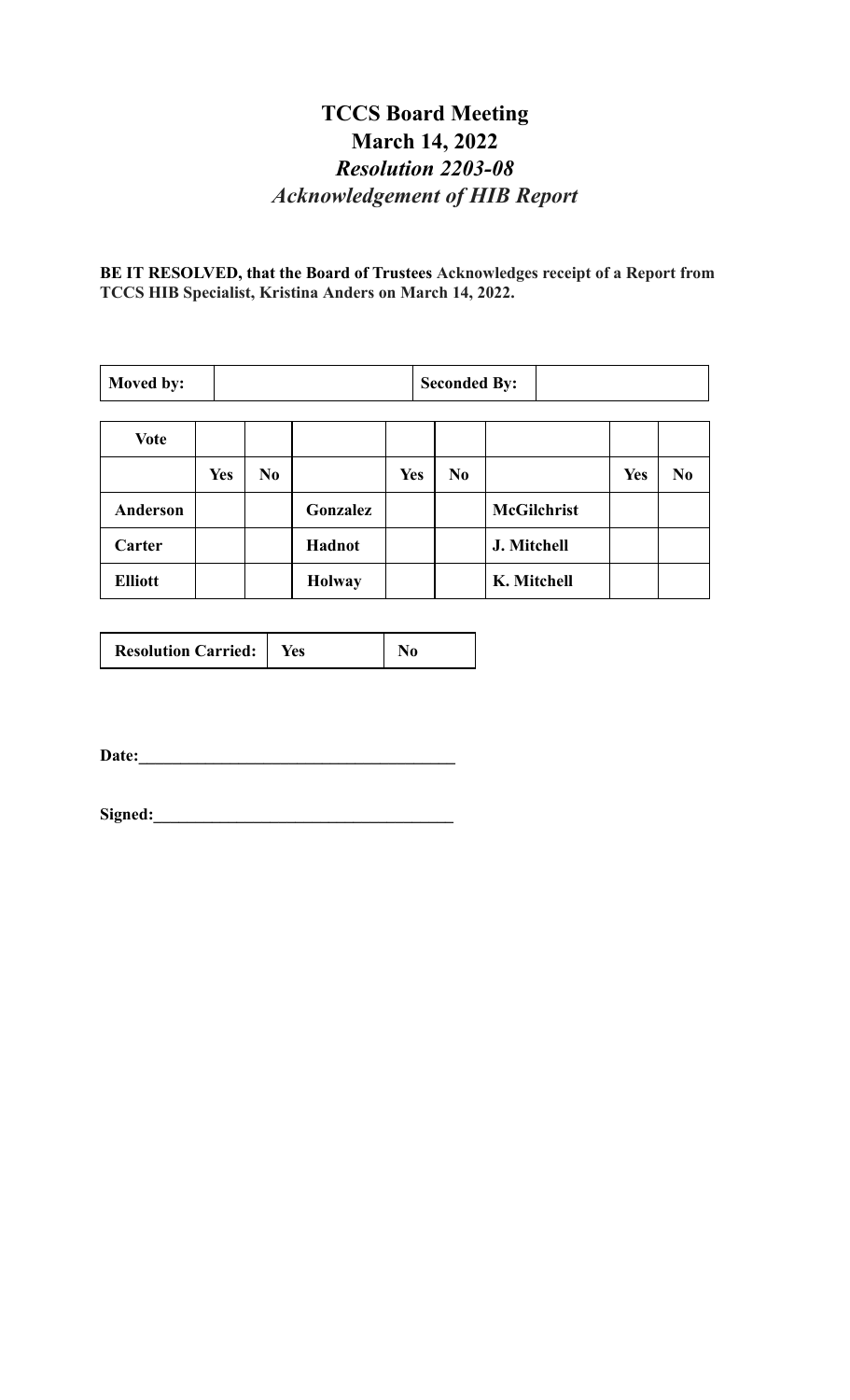# **TCCS Board Meeting March 14, 2022** *Resolution 2203-09 Acceptance of Retirement Notice*

**BE IT RESOLVED, that Board of Trustees accept the Retirement Notice of Clara Geralds, Lunch Services Coordinator, effective 6/22/2022.**

| Moved by:       |            |                |               |            | <b>Seconded By:</b> |                    |            |                |
|-----------------|------------|----------------|---------------|------------|---------------------|--------------------|------------|----------------|
| <b>Vote</b>     |            |                |               |            |                     |                    |            |                |
|                 | <b>Yes</b> | N <sub>0</sub> |               | <b>Yes</b> | N <sub>0</sub>      |                    | <b>Yes</b> | N <sub>0</sub> |
| <b>Anderson</b> |            |                | Gonzalez      |            |                     | <b>McGilchrist</b> |            |                |
| Carter          |            |                | Hadnot        |            |                     | J. Mitchell        |            |                |
| <b>Elliott</b>  |            |                | <b>Holway</b> |            |                     | K. Mitchell        |            |                |

| <b>Resolution Carried:</b> | Yes |  |
|----------------------------|-----|--|
|----------------------------|-----|--|

**Date:\_\_\_\_\_\_\_\_\_\_\_\_\_\_\_\_\_\_\_\_\_\_\_\_\_\_\_\_\_\_\_\_\_\_\_\_\_\_**

Signed: